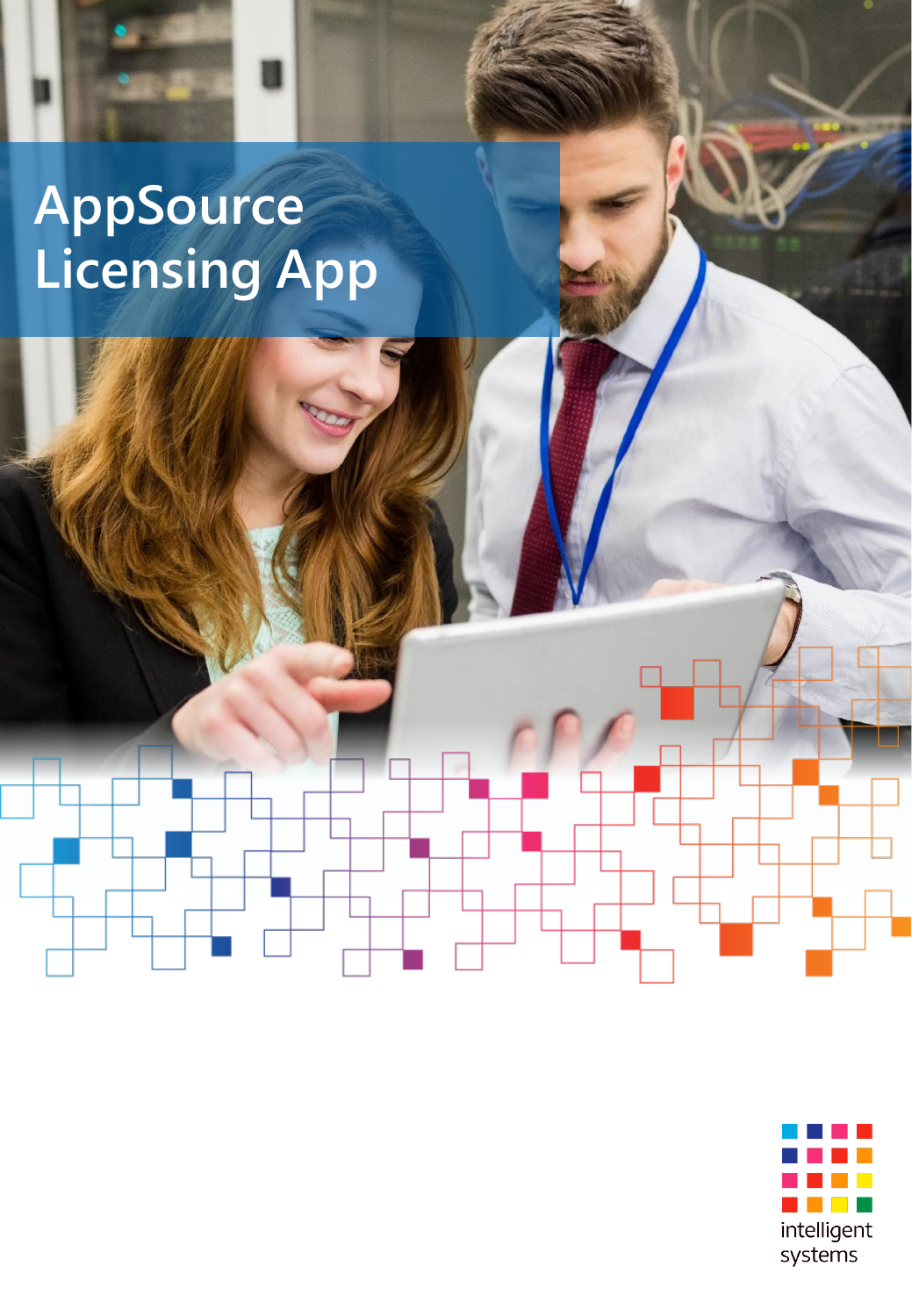### **Who is it for?**



**AppSource Licensing App** is a helping hand to all partners who want to manage the access to their extensions published on Microsoft AppSource. With this licensing platform, you gain control over your apps usage and secure your investment, managing all extensions for Dynamics 365 Business Central. AppSource Licensing App enables you to determine the license validity. Once a trail period is over, the users will not have access to the app.

#### **It is a perfect tool for:**

- Microsoft Dynamics 365 Business Central Partners, publishing extensions on AppSource
- Independent app developers or publishers who want to protect their extensions from unauthorized usage.

The solution is easy to implement and use and it will help you with the licensing of your extensions for Dynamics 365 Business Central.

<span id="page-1-0"></span>**AppSource Licensing App** is available on Microsoft AppSource.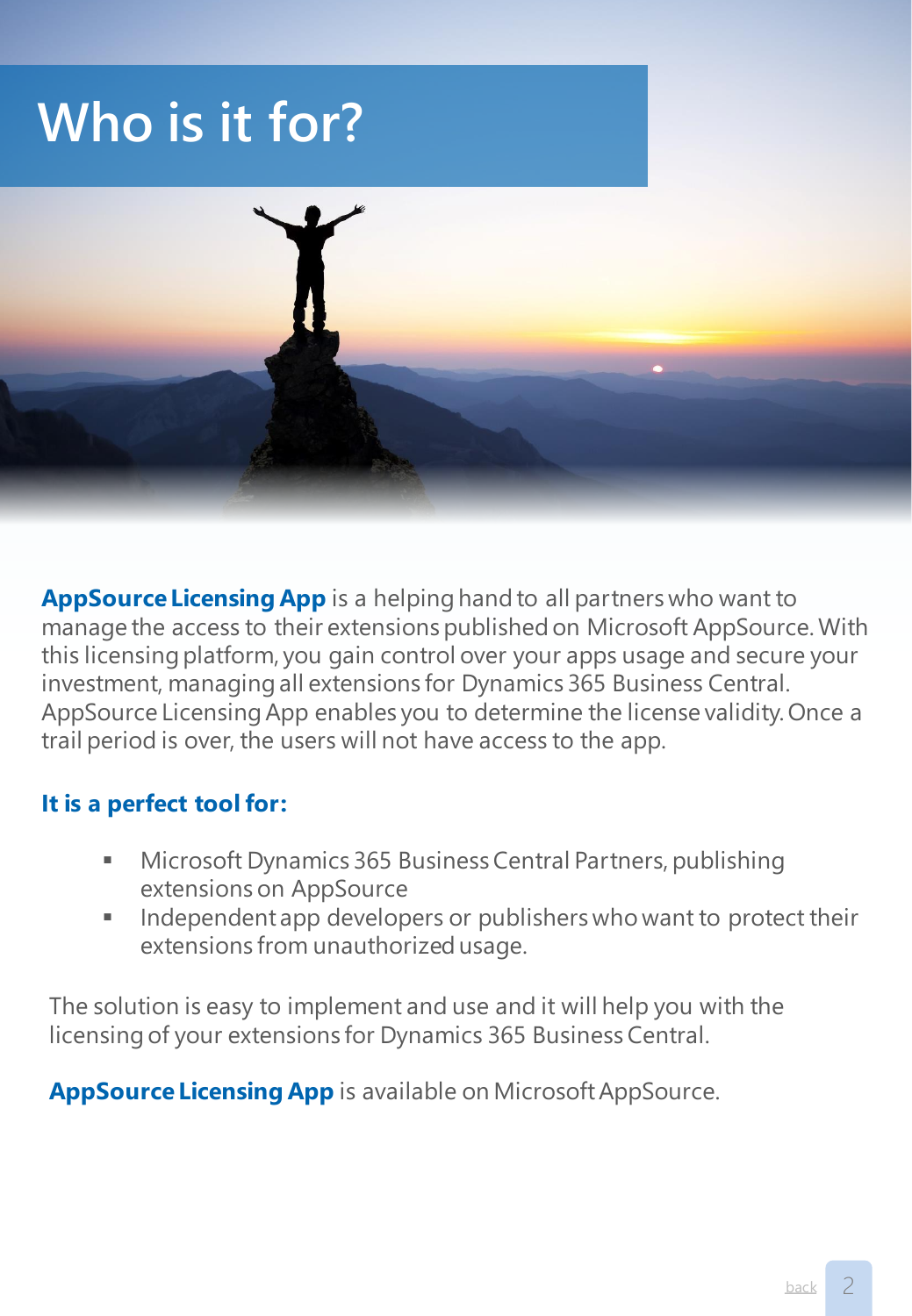## **How will you benefit from it?**

#### **Features**

- Keeps track of license status
- Automatic checks of the license validity
- **E** Helps you prevent unauthorized software usage of subscription and perpetual licenses
- You can register apps and set their trial periods; extend, renew, or terminate licenses
- Easy to use extension built for Dynamics 365 Business Central.

Get in touch with us to learn more about our AppSource Licensing app.